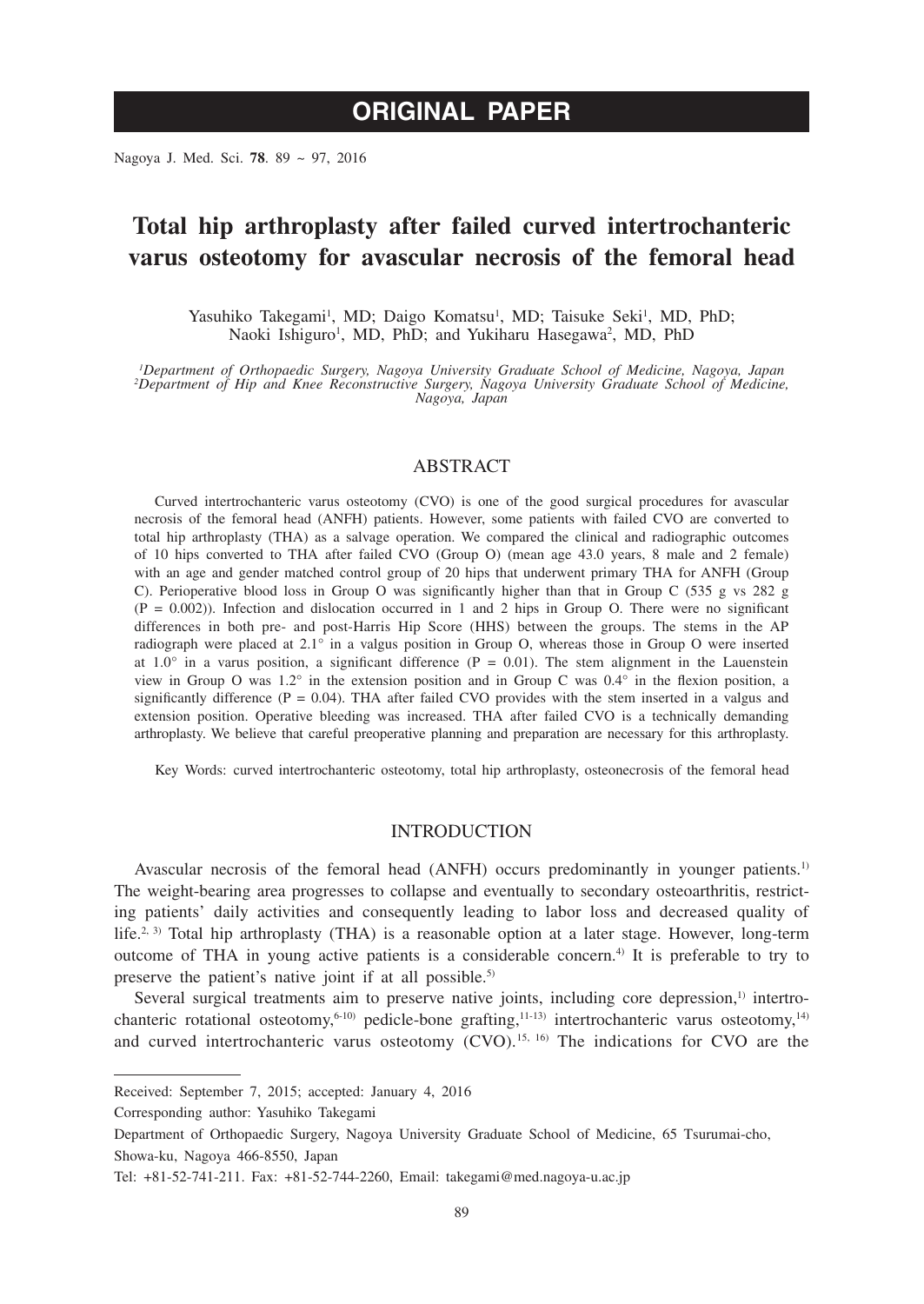potential to obtain cover of more than one-third of the intact articular surface on preoperative anteroposterior (AP) hip radiographs in maximum abduction and thus with an intact ratio of 30%.

Previous studies have reported success rates for CVO of 90–92%.<sup>15, 16)</sup> Therefore, some patients with failed CVO are converted to THA as a salvage operation. However, the outcome of THA after failed CVO for ANFH is still unknown.

THA performed after intertrochanteric osteotomies for osteoarthritis are known to have higher perioperative and postoperative complication rates, from 17–25%, compared with patients without previous osteotomy.17, 18) Although conversion to THA after failed transtrochanteric osteotomy for ANFH has provided a satisfactory clinical outcome, the operating time was increased and perioperative blood loss was increased compared with primary THA. Furthermore, the femoral stem was aligned in a varus or valgus malposition. $19-21$ )

The purpose of this study is to test whether, compared with primary THA, THA after CVO resulted in 1) a longer operating time and increased perioperative blood, 2) an inferior clinical outcome, and 3) stem malposition and higher complication rate (dislocation, infection, etc.).

# MATERIALS AND METHODS

This study was approved by the institutional review board of our institute. The aim of the study was explained to, and written informed consent to participate was obtained from, each patient.

We compared the clinical and radiographic outcomes of 10 hips converted to THA after failed CVO (Group O) for ANFH with an age and gender matched control group of 20 hips that underwent primary THA for ANFH (Group C).

The diagnosis of ANFH was based on clinical presentation and imaging studies, including plain radiographs and magnetic resonance imaging findings and classified according to the Japanese Investigation Committee of Health and Welfare criteria.<sup>22, 23)</sup>

The ANFH patients who had consistent pain with type B lesions were considered suitable for CVO. Furthermore, for patients with type C1 and type C2 lesions, we were able to obtain cover over more than one-third of the intact articular surface on preoperative AP hip radiographs in maximum abduction, thus with an intact ratio of 30%. An intact articulating circumference exceeding one-third of the entire articular circumference in the Lauenstein view was an indication for transtrochanteric rotational osteotomy (TRO).<sup>6)</sup> Miyanishi *et al.* reported the minimum postoperative intact ratio necessary to prevent the progressive collapse of the femoral head during the initial ten years after a transtrochanteric rotational osteotomy was  $34\%$ <sup>5</sup> Primary THA was indicated for the ANFH patients who were over 60 years of age, had a large collapsed area of the femoral head, or had osteoarthritic changes.

From 1990 to 2009, 112 hips were consecutively treated with CVO for ANFH at our university and affiliated hospitals. All operations were performed according to previous reports<sup>15)</sup> or supervised by the senior surgeon (Y.H.). The osteotomy fragments had been stabilized by several screws or by a compression hip screw (Meira Co., Nagoya, Japan), and all metals were already removed.

From 1991 to 2009, 11 hips were converted to THA at our university hospital due to pain or loss of activity as a result of femoral head collapse or progression of secondary osteoarthritic changes. After 1 hip was excluded because the follow-up period was <1 year, we investigated 10 hip joints in 10 patients followed for at least 1 year. Eight patients were men, and 2 were women. The average age of the patients undergoing CVO was 38.1 years (range, 20–48), and for those undergoing conversion to THA, it was 43.0 years (range, 25–58). The average time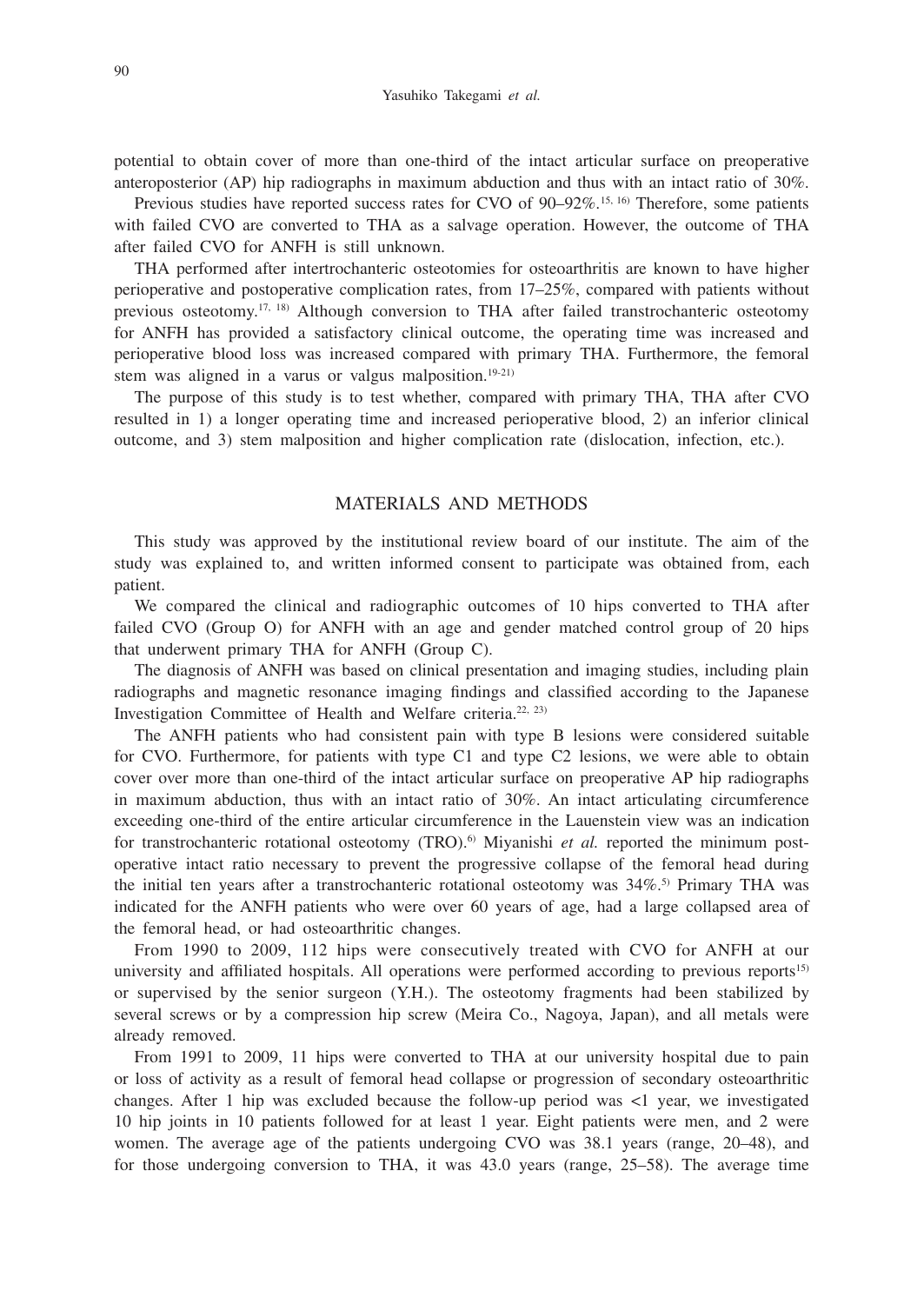|                      | <b>Table 1</b> Fation demographies |                |              |
|----------------------|------------------------------------|----------------|--------------|
|                      | Group O                            | Group C        | P value      |
| No. of hips          | 10                                 | 20             |              |
| Age, y               | $43.0(25-58)$                      | $43.1(21-59)$  | 1            |
| Sex (male/female)    | 8/2                                | 16/4           | $\mathbf{1}$ |
| BMI, $\text{kg/m}^2$ | $22.6 \pm 3.2$                     | $23.0 \pm 2.8$ | 0.2          |
| Etiology of AVFN, n  |                                    |                | $\mathbf{1}$ |
| Steroid              | 6                                  | 10             |              |
| Alcohol              | $\overline{4}$                     | 10             |              |
| Type, n              |                                    |                | 0.01         |
| C1                   | 6                                  | $\mathfrak{2}$ |              |
| C <sub>2</sub>       | $\overline{4}$                     | 18             |              |
| Stage, n             |                                    |                | 0.05         |
| $\mathfrak{2}$       | $\boldsymbol{0}$                   | $\theta$       |              |
| 3A                   | $\overline{0}$                     | $\theta$       |              |
| 3B                   | 1                                  | 14             |              |
| $\overline{4}$       | 9                                  | 6              |              |
| Follow-up, m         | $61(20-126)$                       | $88(12-168)$   | 0.16         |

**Table 1** Patient demographics

Results are shown as mean (range), n, or mean  $\pm$  standard deviation.

Abbreviation: ANFH, avascular necrosis of the femoral head.

between CVO and conversion to THA was 58.4 months (range, 6–127) . The average follow-up after THA was 61 months (range, 20–126) (Group O).

During the same period, 20 age- and sex-matched patients (16 men and 4 women) undergoing primary THA, with no previous osteotomy, were selected as the control group (Group C). Their average age was 43.1 (range, 21–59) years.

In Group O, the ANFH was steroid-induced in 6 patients and alcohol-associated in 4 patients. In Group C, the ANFH was steroid-induced in 10 patients and alcohol-associated in 10 patients.

According to the classification of the Japanese Investigation Committee of Health and Welfare,<sup>22, 23</sup>) in Group O, 6 hips were classified as type C1 and 4 hips as type C2. In Group C, before CVO, 2 hips were stage 2, 5 were stage 3A, 3 were stage 3B, and 1 was stage 4. At the time of conversion to THA, all 10 hips were type C1; 1 was stage 3B, and 9 were stage 4. In Group C, 2 were type C1 and 18 were type C2; 14 hips were stage 3B, and 6 hips were stage 4. (Table 1)

All THA surgeries were performed or supervised by 1 senior surgeon (Y.H.). All operations were carried out through the posterolateral approach. We tried to place the acetabular socket in  $20^{\circ}$  anteversion and  $45^{\circ}$  abduction with Urushitani's socket guide.<sup>24)</sup> We tried to position the stem in 20° anteversion using the lower leg as a reference. The femoral neck was distorted due to deformation from the previous osteotomy. Furthermore, new sclerotic bone was formed in the medial intertrochanteric lesion.15) We used a power saw and/or burr to remove sclerotic bone in the medial intertrochanteric lesion.

We used Securefit (Stryker Orthopaedics, Mahwah, NJ), Trident (Howmedica Osteonics), and TriAD (Stryker Orthopaedics, Mahwah, NJ) sockets in 1, 5, and 4 hips in Group O and 2, 14,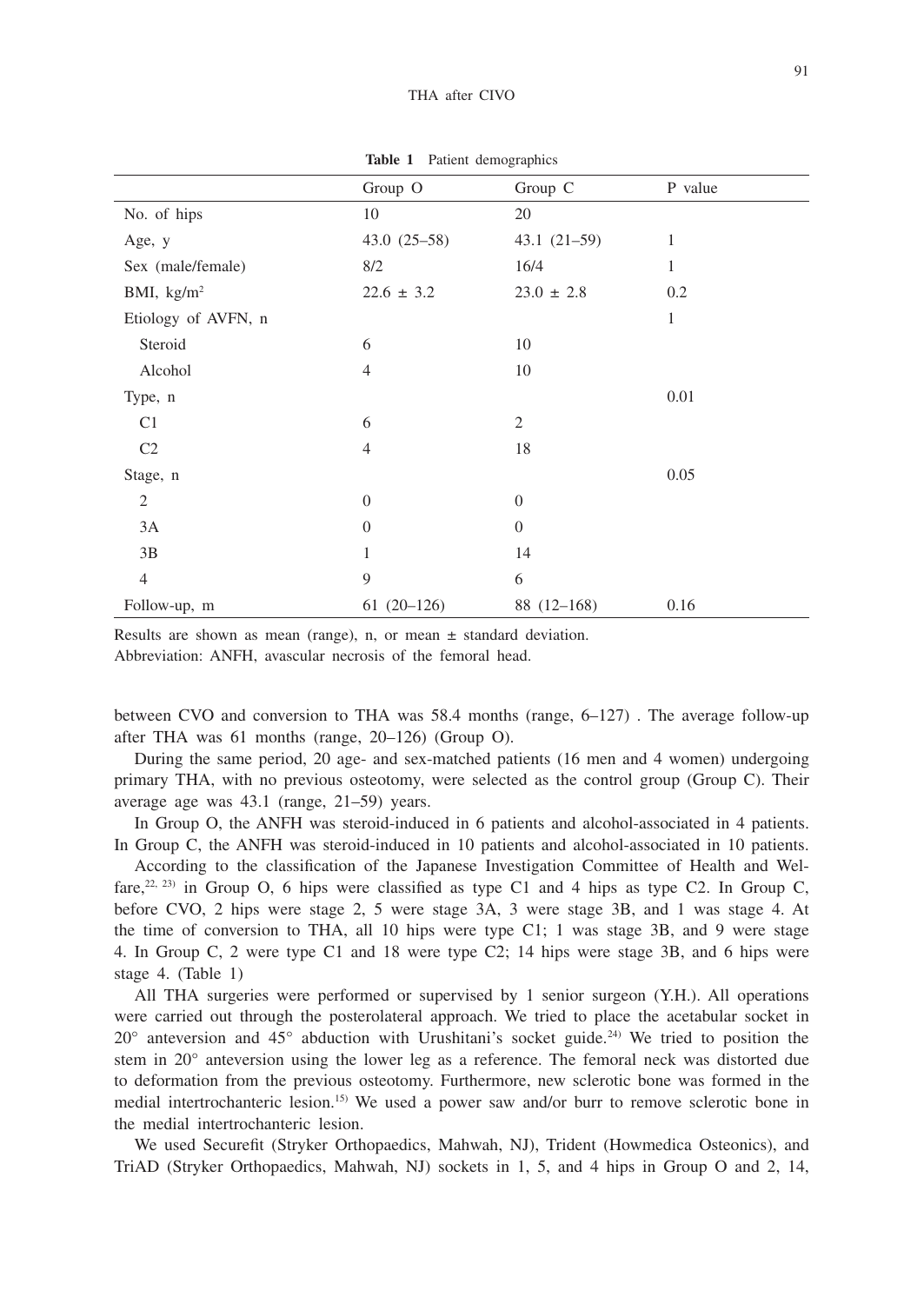and 4 hips in Group C, respectively.

We used a cementless and cement femoral stem. In Group O, Securfit (Stryker Orthopaedics) cementless stems were used in 8 hips; the Exeter (Stryker Howmedica Osteonics) stem in 2 hips. In Group C, SuperSecurfit cementless stems were used in 16 hips; and in 4 hips and the OmnifitEON (Stryker Orthopaedics) cement stem. We used an alumina head and an alumina liner in all hips in the Group O. An alumina head and an alumina liner were used in 13 hips; and a metal liner and a polyethylene liner in 7 hips in the Group C. The femoral head diameter was 28 mm in all hips.

Patients were followed clinically and radiographically each year after the operation. We compared the operation time, perioperative blood loss, cup position, and stem alignment between Groups O and C. We also compared postoperative complications, HHS,<sup>25)</sup> and radiologic results at the final follow-up.

Abduction and anteversion angles of the sockets and alignment of the femoral stems were measured at the final follow-up anteroposterior and Lauenstein radiographs on the electrical medical records (EGMAIN-NX; Fujitsu). The abduction and anteversion of the socket was calculated using the method of Lewinnek *et al.*<sup>26)</sup> Sockets with an abduction angle of  $\langle 30^\circ \text{ or } > 50^\circ \text{ or with} \rangle$ an anteversion angle of  $\langle 10^\circ \text{ or } \rangle 30^\circ$  were considered outliers.

Stem alignment was determined by measuring the angle formed between the longitudinal axis of the femoral stem and the longitudinal axis of the femoral canal.<sup>27, 28)</sup>

The fixation of the femoral stem was classified by the method of Engh *et al.*29) and the fixation of the socket by the method of Latimer and Lachiewicz.30)

Radiographs were evaluated by 2 independent observers (T.Y. and K.D.). For interobserver measurement, the interclass correlation coefficient (ICC) of stem alignment was 0.86 (95% confidence interval (CI), 0.51–0.97). The ICC of socket angle was 0.89 (95% confidence interval,  $0.59 - 0.97$ ).

We used the Fisher's exact test for categorical variables and the Mann-Whitney *U* test for numerical variables. All reported P values were 2-sided, and  $P < 0.05$  was used to determine significance. For all statistical analysis, we used R software.<sup>31)</sup>

### RESULTS

### *Clinical assessment*

Perioperative blood loss in Group O (535 g; range,  $288-915$  g) was significantly higher than that in Group C (282 g; range,  $60-765$  g) (P = 0.002). The operating time of 116 (range, 79–165) minutes in Group O was not significantly longer than the 113 (range, 68–190) minutes in Group C  $(P = 0.79)$ .

Infection and dislocation occurred in 1 and 2 hips, respectively, in Group O, but no perioperative complications were observed in Group C ( $P = 0.06$ ). The infection occurred 8 years after conversion THA .The infection was deep. One-stage revision THA was performed. Dislocation occurred due to fall in all cases. The time of each dislocation is 10 months and 5 years after the THA. They ware treated by closed reduction.

The average HHS before THA in Group O was 53.8 (range, 38–78) points, which improved to 89.7 (range, 76–98) points at the final follow-up. The average HHS before THA in Group C was 56.3 (range, 29–82) points, which improved to 88.6 (range, 55–98) points at the final follow-up. There were no significant differences in both pre- and post-HHS between the groups  $(P = 0.62$  and 0.76, respectively).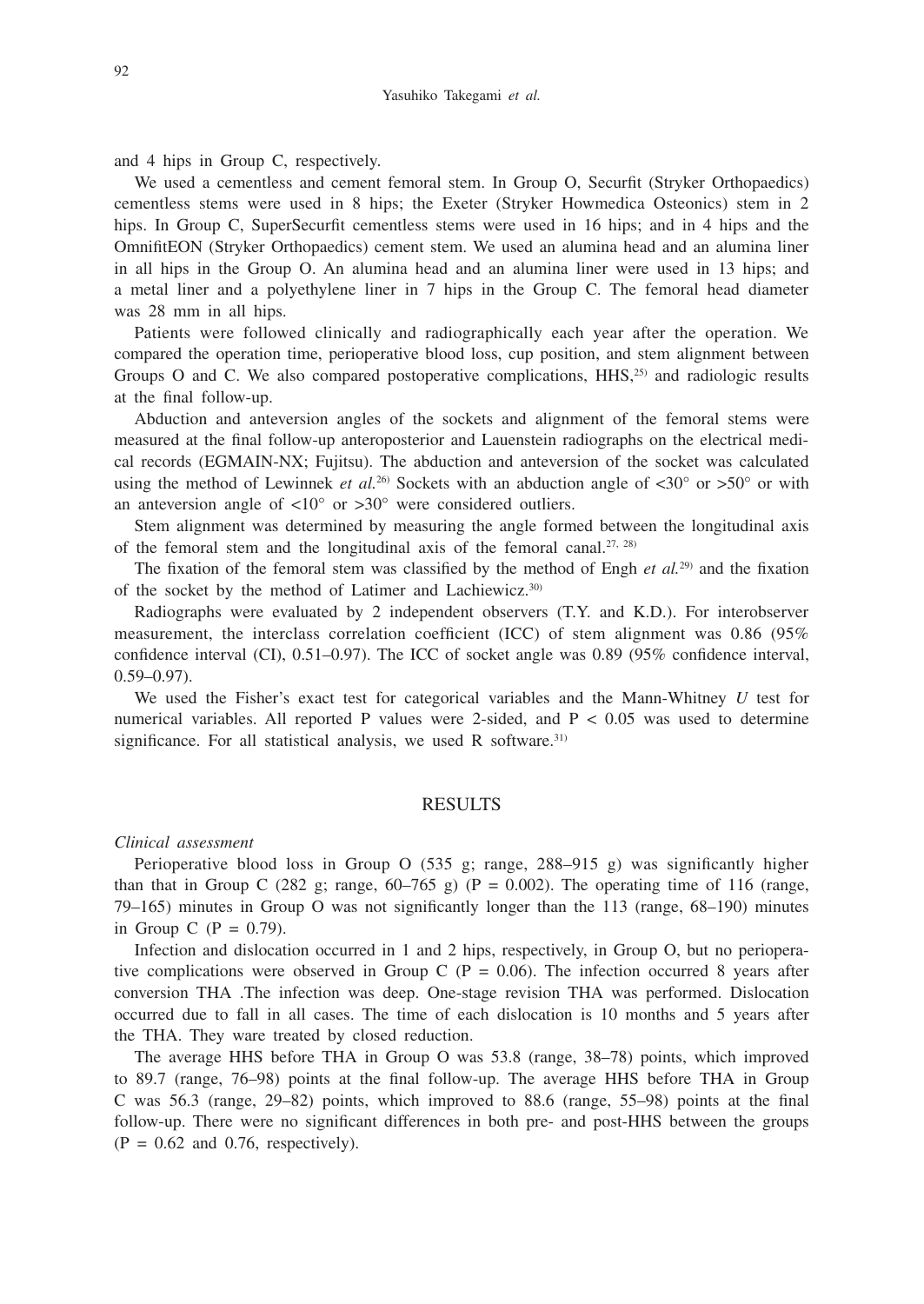#### *Radiological assessment*

The abduction angle in the Group C was 47.0 degree, whereas that in the group O was 40.7 degree. The anteversion were 14 degree in Group C and  $13.5$  in Group O. There was significant difference in the socket abduction.  $(P = 0.007)$  In Group O, 5 of 10 sockets were within the Lewinnek safe zone, whereas 15 of 20 sockets in Group C were within this target region, with no significant difference between the groups  $(P = 0.23)$  (Figure 1).

The stems in the AP radiograph were placed at  $2.1^\circ$  in a valgus position (range,  $-2$  to 6°) in Group O, whereas those in Group C were inserted at  $1.0^\circ$  in a varus position (range,  $-2$  to  $4^{\circ}$ ), a significant difference (P = 0.01). The stem alignment in the Lauenstein view in Group O was  $1.2^\circ$  in the extension position (range,  $-4$  to 6°) and in Group C was  $0.4^\circ$  in the flexion position (range, 0 to 3°), a significantly difference (P = 0.04). (Figure 2)

A representative case is presented in Figure 3.



**Fig. 1** Socket position.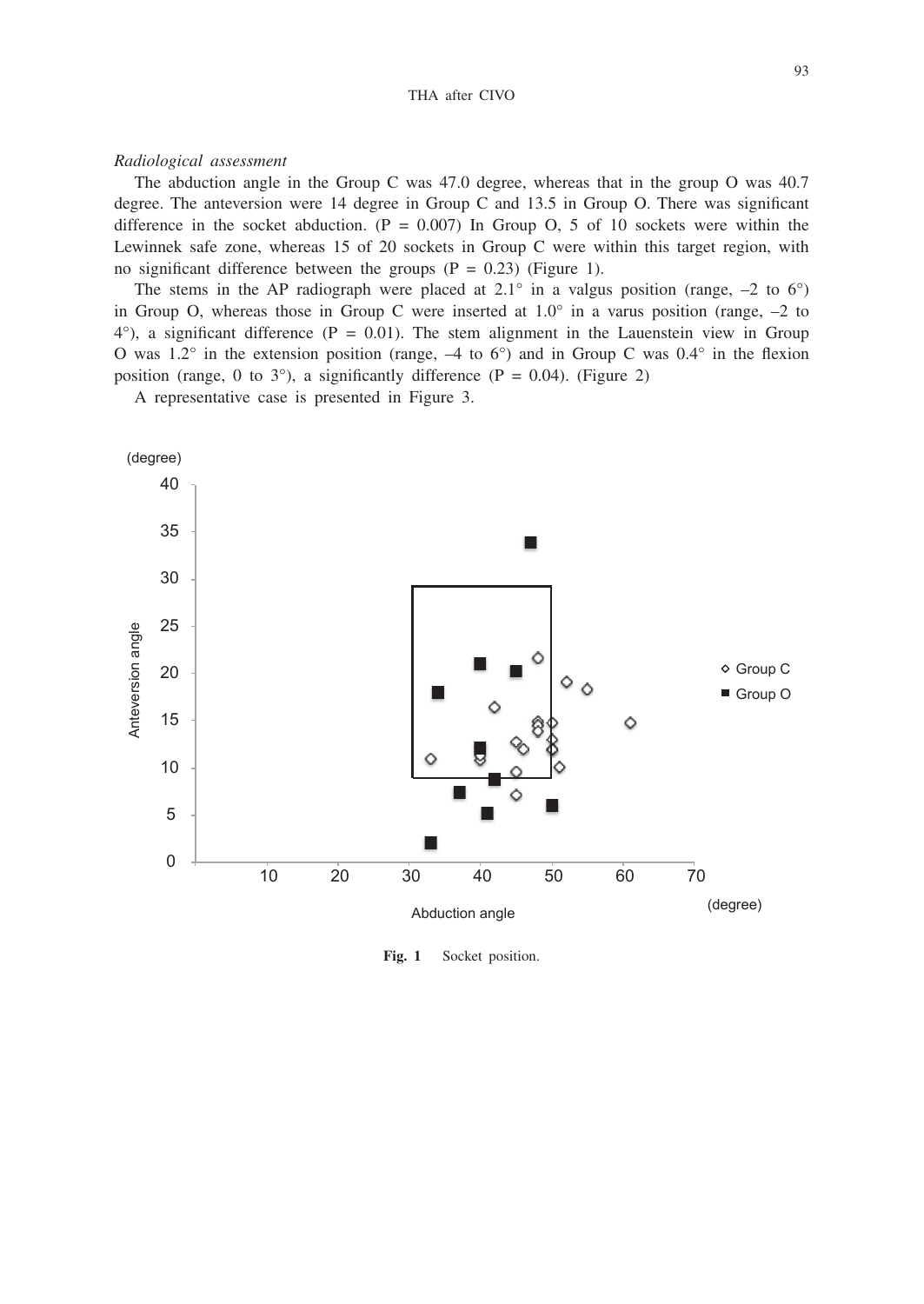

**Fig. 2** Stem alignment. More stems in Group O were placed in the valgus position in comparison with those of Group C.



**Fig. 3** Representative case of a 24-year-old woman with steroid-induced ANFH after CVO. (a) Preoperative AP view. (b) Stem alignment was 4 degrees valgus, and cup alignments were 45 degrees abduction and 12 degrees anteversion. (c) Preoperative Lauenstein view. (d) Stem alignment was 3.0 degrees in extension.

## DISCUSSION

THA is a reliable treatment for reducing pain and regaining quality of life for end-stage ANFH patients. However, cup failure is relatively common even in non-ANFH THA.<sup>32)</sup> Because ANFH usually occurs in young adults, it is preferable to avoid or postpone THA. CVO is a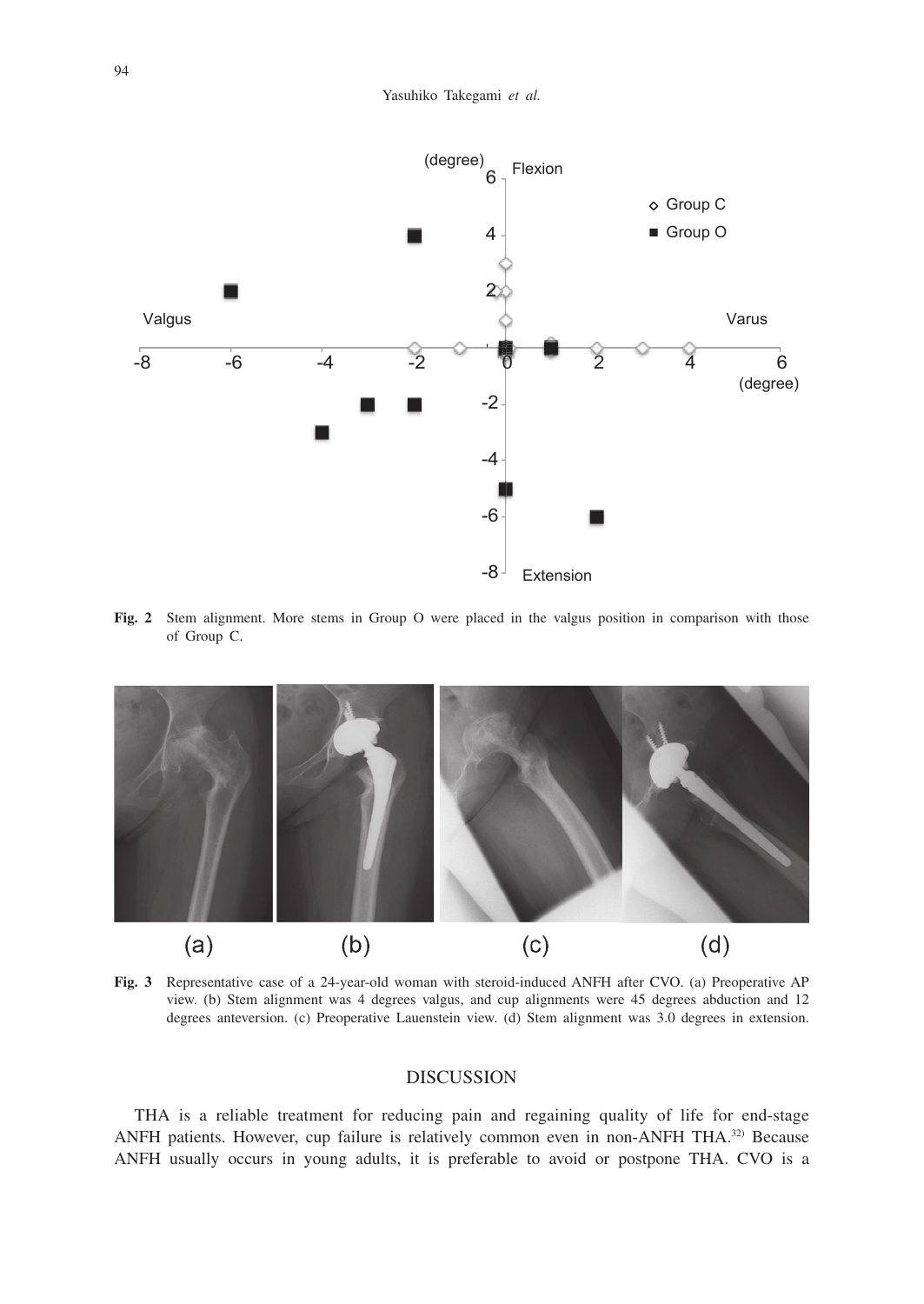useful alternative treatment for young ANFH patients. Using CVO, Zhao *et al.*16) reported a 91.8% success rate in 73 ANFH cases after 12 years of follow-up, and we also have a 90.1% success rate in 112 cases, indicating that some CVO patients will need to convert to THA if their femoral head collapse has progressed.

Previous reports about THA after varus or valgus osteotomy of the proximal femur for osteoarthritis of the hips have been reported.<sup>17, 18)</sup> These reports discuss THA after femoral osteotomy as a technically demanding procedure. However, to our knowledge, there has been no report specifically regarding THA after CVO for hip disorders. We believe this is the first report of the conversion to THA after failed CVO.

#### *Clinical outcomes*

In our study, blood loss was significantly greater in THA after CVO than in primary THA, but the operation time did not significantly differ between groups. In several studies, the perioperative blood loss was greater and the operative time was longer significantly in the conversion group than in the primary THA group.<sup>19, 20, 33)</sup> These results also suggest the technical difficulties in THA after femoral osteotomy, including CVO. Park  $et$   $al.^{19}$  reported a longer operation time due to the time taken for screw removal. While, our operative time in the THA after CVO group is not longer than in the primary THA group because we had removed all metal before the conversion to THA.

We observed postoperative complications only in the THA after failed CVO. Our postoperative complication observed in 3(30%) of 10. But there were not lasting clinical problems in these patients. Previous studies reported postoperative complications of THA after femoral osteotomy from 7 to 14%.<sup>18, 20, 33, 34)</sup>

We reported that the clinical outcomes (HHS) were not significantly different. Several previous reports about THA after femoral osteotomy also showed similar results.19-21, 34)

#### *Radiographic assessment*

About the socket position, there was no significant difference in the number of Lewinnek's safe zone outliers. However, the abduction of the socket decreased in the THA after CVO significantly.

Our study shows that the risk of stem valgus malposition in the AP view and extension insertion in the Lauenstein view were increased.  $(P = 0.01$  and 0.03, respectively). The stability of all prostheses in our study was bony ingrowth or stable fixation. After CVO, marked new bone formation was observed in the medial intertrochanteric region.15) THA after a previous TRO also increased stem malposition because these rotational changes affected the anteversion of the stem and masked the landmark for stem insertion.33) CVO results in few changes of the greater trochanter, unlike TRO. Therefore, the medial intertrochanteric new bone formation exerts a greater influence than the greater trochanter abnormality. As a result, the stem was possibly inserted in the valgus position. Using a burr may be effective to remove sclerotic bone in the medial intertrochanteric lesion or choosing modular stem instead of straight stem. Preoperative templating and using image intensifiers in the operation room would help to confirm an accurate stem insertion.

There were several limitations to our study. First, the follow-up was short (maximum 8 years). Second, the sample size was small. However, THA after CVO has been relatively rare. Third, manual radiographic measurement of the socket and femoral stem component is less accurate than other methods, such as computer-assisted technologies. Thereby we were not able to measure the femoral stem anteversion and the actual socket positon. However, the simplicity of radiographic measurement methods can have financial and clinical benefits for postoperative assessment. Fourth, the operations were not performed by 1 surgeon, and there was no objective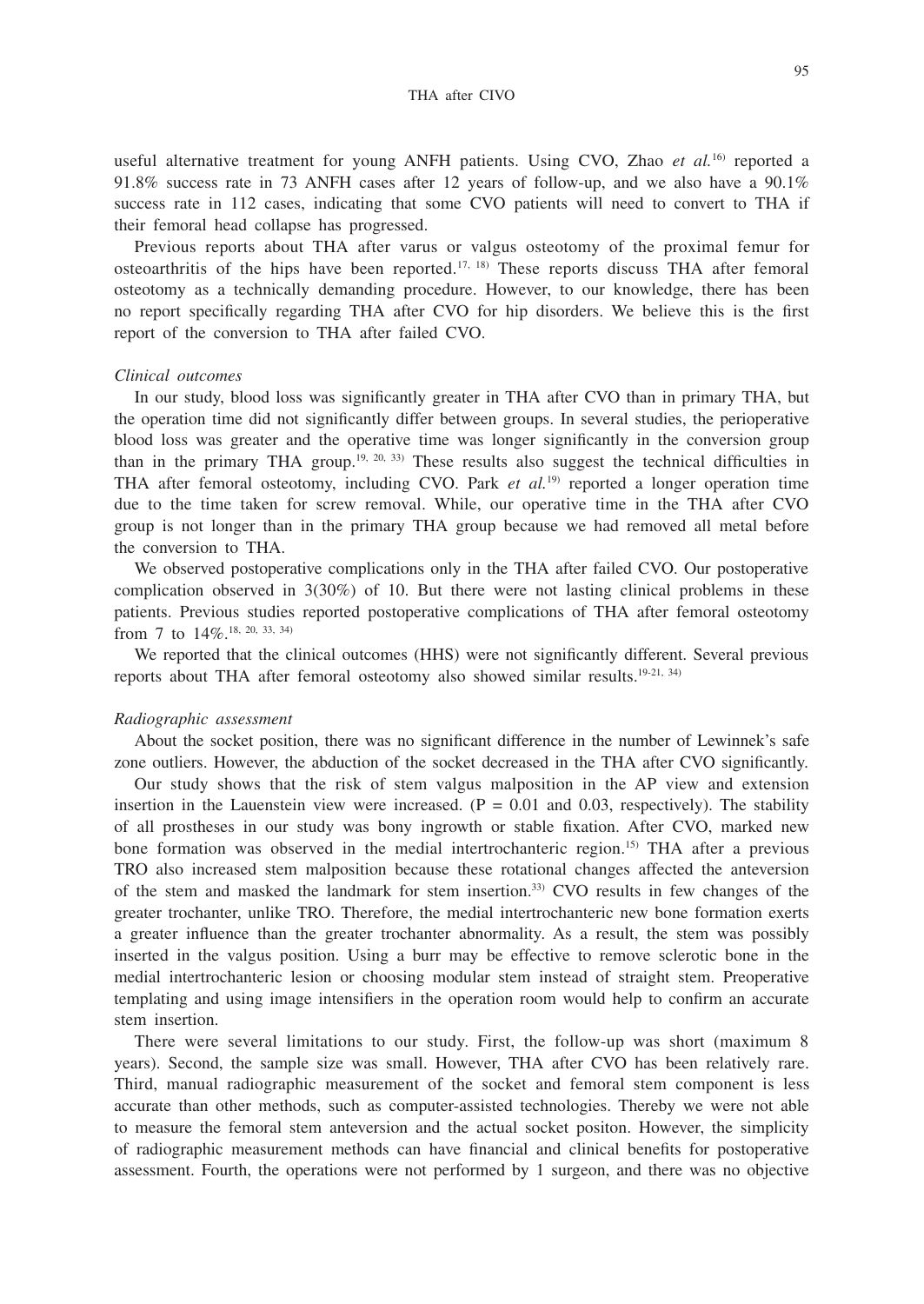evaluation of surgical skill between residents. Fifth, the prosthesis was different. However, we have never seen mechanical failure in our series.

## **CONCLUSION**

THA after failed CVO provides satisfactory clinical outcomes in comparison with primary THA. The stem inserted in a valgus and extension position and operative bleeding was increased. THA after failed CVO is a technically demanding arthroplasty. We believe that careful preoperative planning and preparation are necessary for this arthroplasty.

# ACKNOWLEDGEMENT

My deepest appreciation goes to Kazuma Ikeuchi MD who provided helpful comments and suggestions. I also owe a very important debt to Takafumi Amano MD, Takehiro Kasai MD and Yoshitoshi Higuchi MD whose comments made enormous contribution to my work.

The authors have declared no conflicts of interest in this study.

## **REFERENCES**

- 1) Mont MA, Hungerford DS. Non-traumatic avascular necrosis of the femoral head. *J Bone Joint Surg Am*, 1995; 77: 459–474.
- 2) Nakai T, Masuhara K, Matsui M, Ohzono K, Ochi T. Therapeutic effect of transtrochanteric rotational osteotomy and hip arthroplasty on quality of life of patients with osteonecrosis. *Arch Orthop Trauma Surg*, 2000; 120: 252–254.
- 3) Seki T, Hasegawa Y, Masui T, Yamaguchi J, Kanoh T, Ishiguro N, Kawabe K. Quality of life following femoral osteotomy and total hip arthroplasty for nontraumatic osteonecrosis of the femoral head. *J Orthop Sci*, 2008; 13: 116–121.
- 4) Kim Y-H, Kim J-S, Park J-W, Joo J-H. Contemporary total hip arthroplasty with and without cement in patients with osteonecrosis of the femoral head: a concise follow-up, at an average of seventeen years, of a previous report. *J Bone Joint Surg Am*, 2011; 93: 1806–1810.
- 5) Mont M a, Zywiel MG, Marker DR, McGrath MS, Delanois RE. The natural history of untreated asymptomatic osteonecrosis of the femoral head: a systematic literature review. *J Bone Joint Surg Am*, 2010; 92: 2165–2170.
- 6) Sugioka Y, Hotokebuchi T, Tsutsui H. Transtrochanteric anterior rotational osteotomy for idiopathic and steroid-induced necrosis of the femoral head. Indications and long-term results. *Clin Orthop Relat Res*, 1992; 277: 111–120.
- 7) Iwasada S, Hasegawa Y, Iwase T, Kitamura S, Iwata H. Transtrochanteric rotational osteotomy for osteonecrosis of the femoral head. 43 patients followed for at least 3 years. *Arch Orthop Trauma Surg*, 1997; 116: 447–53.
- 8) Sugioka Y. Transtrochanteric rotational osteotomy in the treatment of idiopathic and steroid-induced femoral head necrosis, Perthes' disease, slipped capital femoral epiphysis, and osteoarthritis of the hip. Indications and results. *Clin Orthop Relat Res*, 1984; 184: 12–23.
- 9) Rijnen WHC, Gardeniers JWM, Westrek BLM, Buma P, Schreurs BW. Sugioka's osteotomy for femoral-head necrosis in young Caucasians. *Int Orthop*, 2005; 29: 140–144.
- 10) Eyb R, Kotz R. The transtrochanteric anterior rotational osteotomy of Sugioka. Early and late results in idiopathic aseptic femoral head necrosis. *Arch Orthop Trauma Surg*, 1987; 106: 161–167.
- 11) Hasegawa Y, Sakano S, Iwase T, Iwasada S, Torii S, Iwata H. Pedicle bone grafting versus transtrochanteric rotational osteotomy for avascular necrosis of the femoral head. *J Bone Joint Surg B*, 2003; 85: 191–198.
- 12) Hasegawa Y, Torii S, Iwasada S, Kitamura S, Kubo T, Iwata H. Pedicle bone grafting versus transtrochanteric rotational osteotomy for idiopathic osteonecrosis of the femoral head--four patients with both procedures. *Nagoya J Med Sci*, 1999; 62: 47–55.